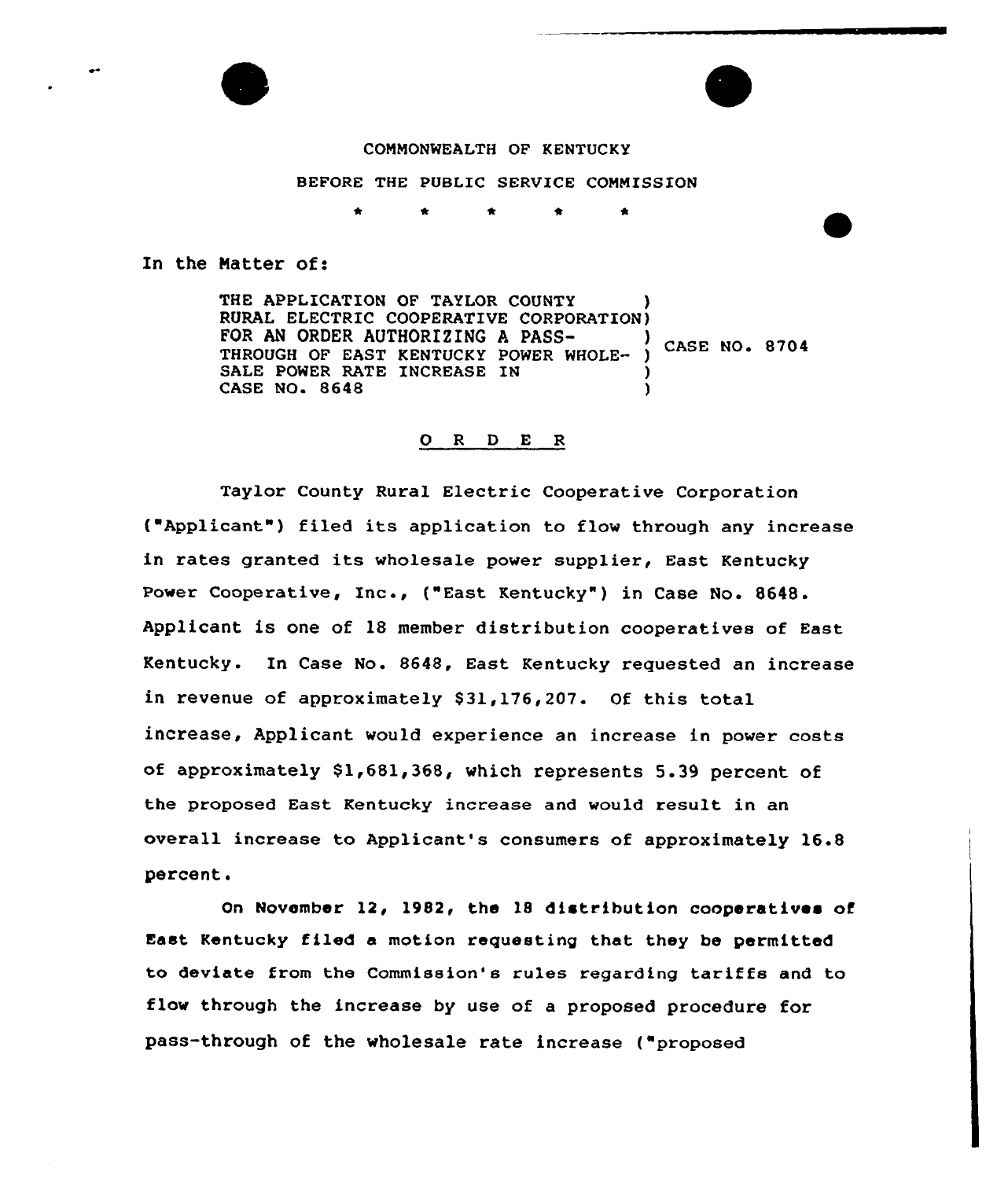procedure"). In its Order of November 19, 1982, the Commission authorized Applicant to deviate from the rules on tariffs and approved the utilization of the proposed procedure.

The Commission, having considered the evidence of record and being advised, is of the opinion and finds that:

(1) The actual increase allowed East Kentucky in Case No. 8648 is \$ 18,849,182 which will result in an increase in power costs to Applicant of \$1,016,542.

{2) Applicant's financial condition would be materially impaired if it were not allowed to recover the increased wholesale power costs allowed in Case No. 8648.

(3) The revised rates and charges in Appendix <sup>A</sup> are designed to reflect only the increased power costs from East Kentucky allowed in the fina1 order in Case No. 8648.

(4) The flow-through of the wholesale power costs will not result in any additional net margin to Applicant.

IT IS THEREFORE ORDERED that Taylor County Rural Electric Cooperative Corporation be and it hereby is authorized to flow through the increased power costs resulting from the rate increase granted its wholesale power supplier, East Kentucky Power Cooperative, Inc., in Case No. 8648.

IT IS FURTHER ORDERED that the rates in Appendix <sup>A</sup> shall be placed into effect on the effective date of the East Kentucky wholesale power increase.

IT IS FURTHER ORDERED that Taylor County Rural Electric Cooperative Corporation shall, within 20 days from the date of this Order, file its revised tariff sheets setting out the rates and charges approved herein.

-2-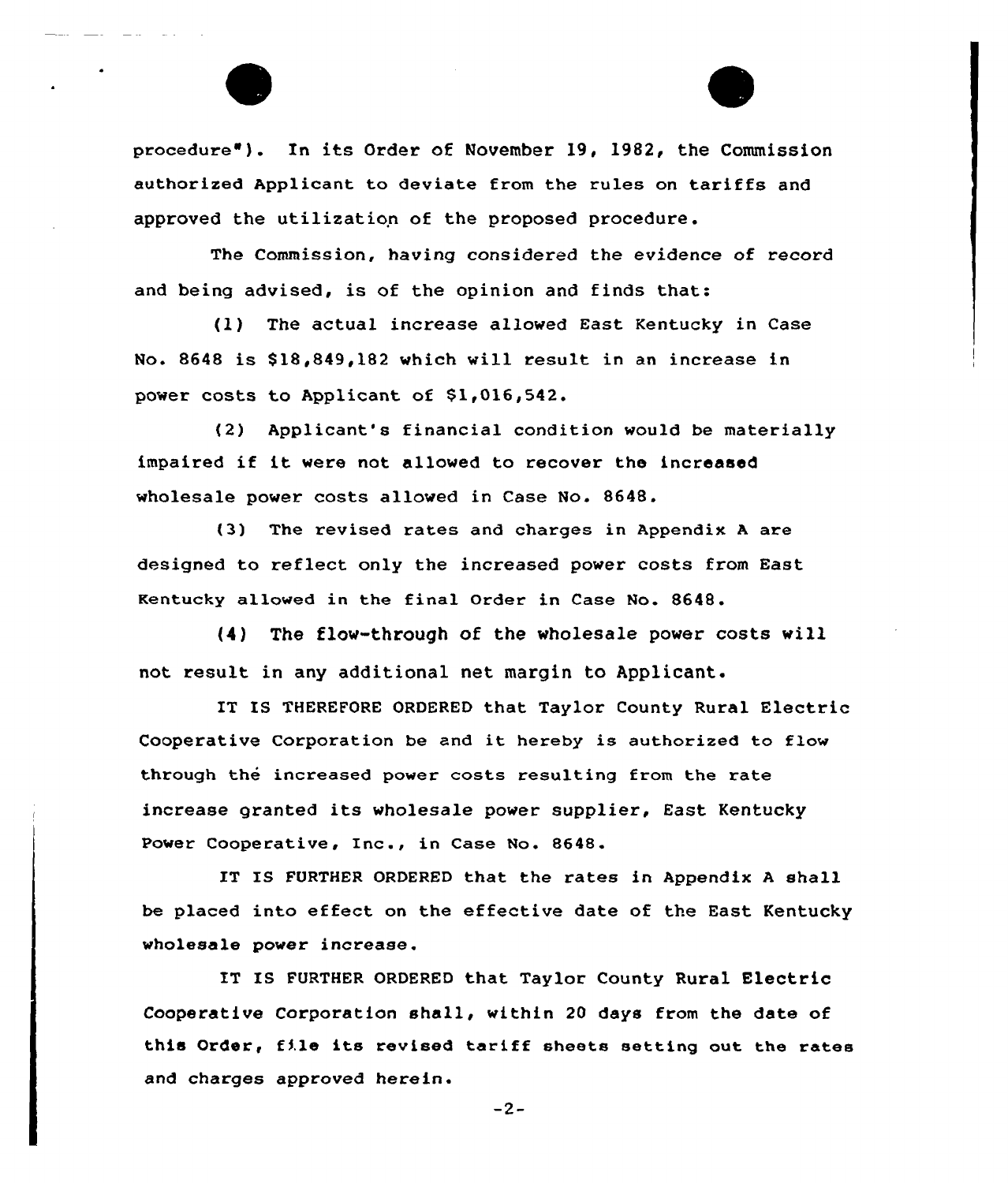

Done at Frankfort, Kentucky, this 1st day of April, 1983. PUBLIC SERVICE CONMISSION

Vice Chairman

**Commissione** 

hTTEST!

**Secretary**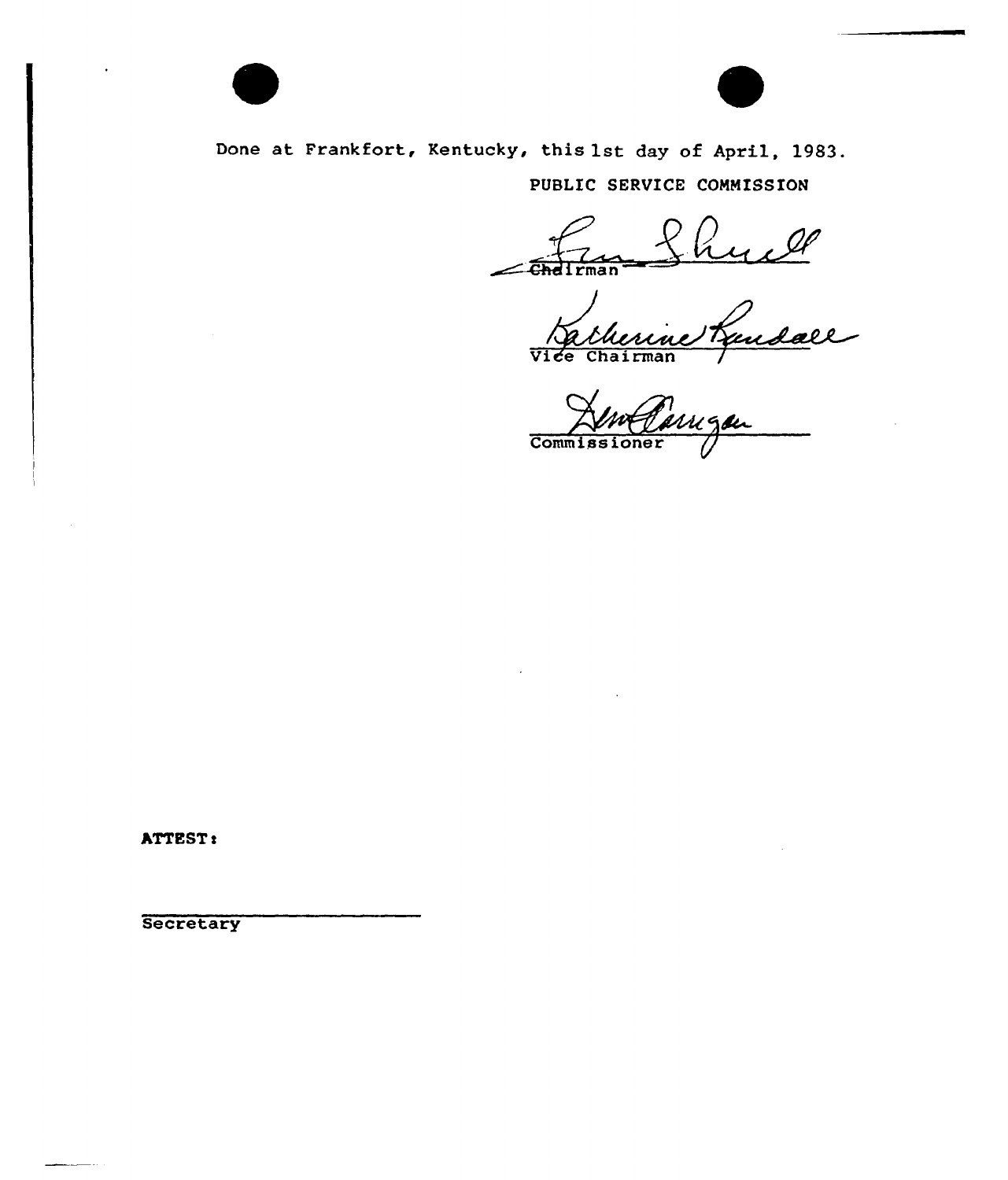

## APPENDIX

## 'PPENDIX TO AN ORDER OF THE KENTUCKY PUBLIC SERVICE COMMISSION IN CASE NO. 8704 DATED APRIL 1, 1983

The folloving rates and charges are prescribed for the customers in the area served by Taylor County Rural Electric Cooperative Corporation. All other rates and charges not specifically mentioned herein shall remain the same as those in effect undex authority of this Commission prior to the date of this Oxder.

#### SCHEDULE A FARM AND HOME SERVICE\*

#### Rates:

Customex Chaxge All KMH Per Honth \$4.15 Per Meter Per Month<br>.05429 Per KWH Per KWH

> SCHEDULE GP-1 GENERAL PURPOSE SERVICE (LESS THAN 25 KN)\*

#### Rates:

Demand Charge:

Energy:

Customer Charge<br>All KWH Per Month

\$5.15 Per Meter Per Month<br>.06202 Per KWH Per KWH

SCHEDULE GP-2

GENERAL PURPOSE SERVICE (GREATER THAN 25 KW)  $\star$ 

#### Rates:

Demand Charge:

\$ 3.95 Per KW of Billing Demand

Energy Charge:

All KWH Per Month 9 .03787 Per KWH

None